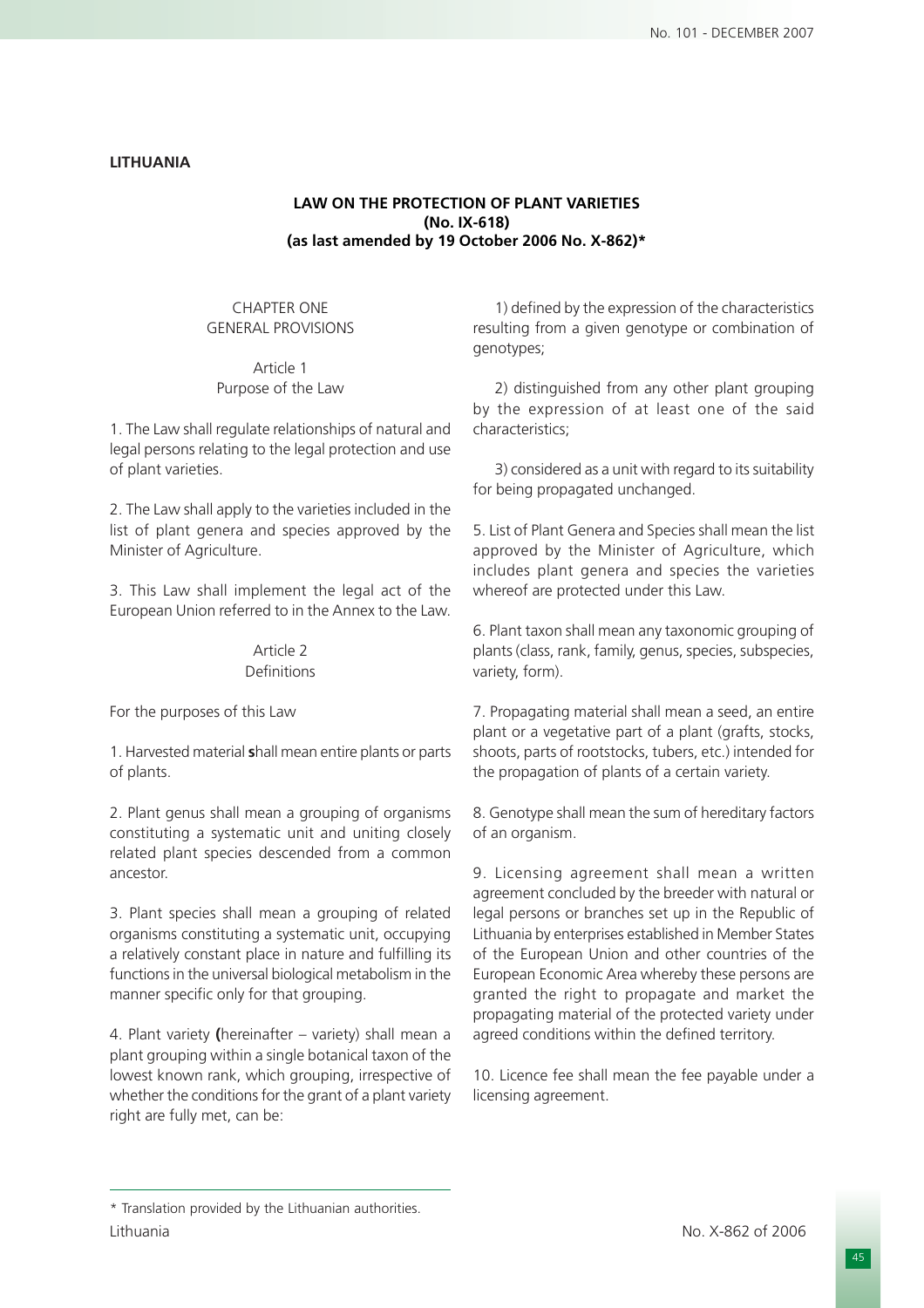11. Breeder shall mean:

1) one or several natural persons who bred or discovered and developed a new plant variety;

2) a legal person whose one or several employees, working under an employment contract or fulfilling an assigned task, bred or discovered and developed a new plant variety;

3) branches set up in the Republic of Lithuania by enterprises established in Member States of the European Union and other countries of the European Economic Area, which bred or discovered and developed a new plant variety;

4) a successor in title who has acquired property rights to the variety from the persons indicated in subparagraphs 1-3 of this paragraph.

12. Breeder's remuneration shall mean the remuneration paid to the breeder by a farmer or another land user for the propagating material of the protected variety grown on one's own holding and used for further reproduction or multiplication purposes on one's own holding.

13. Protected variety of significance for the national economy shall mean a variety required for guaranteeing the supply of the propagating material possessing certain characteristics to the market.

14. Application for a plant variety right shall mean a written request for the granting of a plant variety right filed with the manager of the List of Protected Plant Varieties in the Republic of Lithuania.

15. Commonly known variety shall mean a variety which becomes a matter of common knowledge from the date of filing of the application in any country, leading to the granting of a plant variety right or to the entry of the said variety in an official list of varieties.

#### Article 3

Conditions for the Grant of Plant Variety Rights

Plant variety rights shall be granted to the breeder where the variety is established to comply with the requirements of novelty, distinctness, uniformity and stability and also designated by a denomination in

accordance with the requirements laid down in Article 18 of this Law.

#### Article 4 Novelty

1. The variety shall be deemed to be new if, prior to the date of filing of the application for a plant variety right (hereinafter – application), propagating or harvested material of the variety has not been sold or otherwise disposed of to others, by the initiative or with the consent of the breeder, for purposes of exploitation of the variety:

1) in the Republic of Lithuania – earlier than one year before that date;

2) in the territory of another country – earlier than four years or, in the case of trees, vines or berry shrubs, earlier than six years before the said date.

2. The variety shall satisfy the condition of novelty in selling or otherwise transferring the right of disposal of the propagating or harvested material of the variety to other persons if:

1) damage has been caused to the breeder or his successor in title;

2) the breeder's right has been transferred on the basis of a contractual relationship;

3) this is provided in an agreement whereby natural or legal persons or branches set up in the Republic of Lithuania by enterprises established in Member States of the European Union and other countries of the European Economic Area reproduce the propagating material of the relevant variety on behalf of the breeder, provided that the breeder preserves his property right to the propagating material, and the propagating material is not used in the production of propagating material of another variety;

4) this is provided in an agreement whereby natural or legal persons or branches set up in the Republic of Lithuania by enterprises established in Member States of the European Union and other countries of the European Economic Area conduct field trials or laboratory tests with a view to evaluating the variety;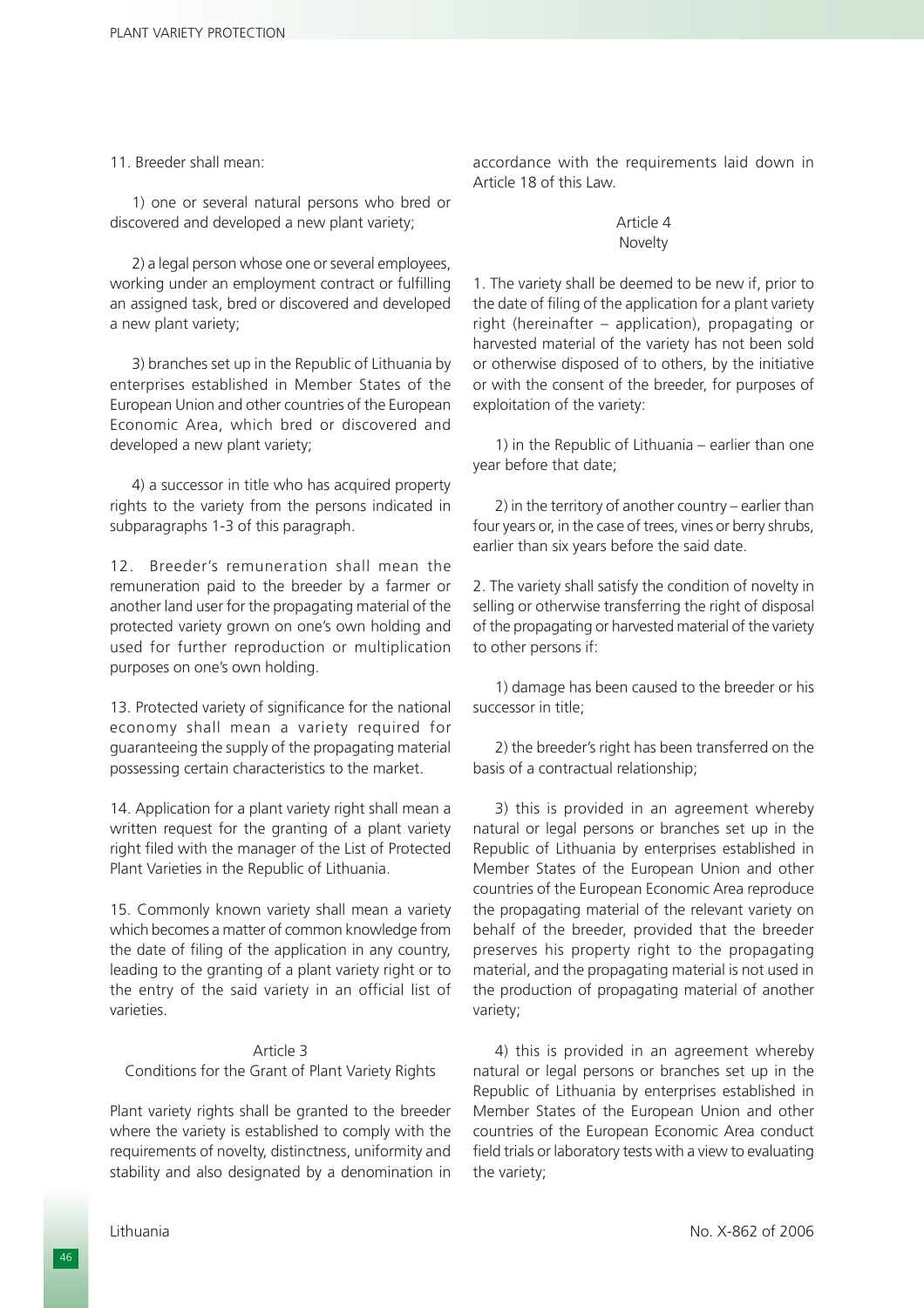5) this has been done for the purpose of implementing laws or administrative obligations, particularly in relation to biological safety or the entry of the variety in the National List of Plant Varieties; 6) the harvested material of the variety produced in the course of breeding the variety or carrying out the activities listed in subparagraphs 3-5 of this paragraph is sold or otherwise disposed of as a by-product or surplus product without making reference to the variety.

### Article 5 Distinctness

1. The variety shall be deemed to be distinct if it is clearly distinguishable by reference to the expression of at least one of its characteristics from any other variety whose existence is a matter of common knowledge at the time of filing of the application.

2. Any other variety shall be deemed to be a matter of common knowledge from the date of filing of the application in any country, leading to the granting of a plant variety right or to the entry of the said variety in an official list of varieties.

### Article 6 Uniformity

The variety shall be deemed to be uniform if, subject to the variation that may be expected from the particular features of its propagation, it is uniform in its relevant characteristics.

## Article 7 **Stability**

The variety shall be deemed to be stable if its relevant characteristics remain unchanged after repeated propagation or, in the case of a particular cycle of propagation, at the end of each such cycle.

## Article 8 List of Protected Plant Varieties in the Republic of Lithuania

1. The List of Protected Plant Varieties in the Republic of Lithuania (hereinafter – the List of Protected Varieties) shall be a list of plant varieties covered by plant variety rights in the Republic of Lithuania.

2. The List of Protected Varieties shall be comprised and administered by the manager of the List of Protected Varieties – the institution authorised by the Ministry of Agriculture.

### CHAPTER TWO APPLICATION FOR THE GRANT OF A PLANT VARIETY RIGHT

## Article 9 Filing of the Application

1. The breeder or the person authorised by him (hereinafter – the applicant) wishing to be afforded protection for the variety bred or discovered and developed by him shall file an application for the grant of a plant variety right with the manager of the List of Protected Varieties.

2. The application shall contain a request for the grant of a plant variety right and other documents the list, form and procedure for filing whereof shall be established by the manager of the List of Protected Varieties.

3. A separate application shall be filed in respect of every variety. The request for the grant of a plant variety right and other related documents shall be filed in the Lithuanian or another language determined by the manager of the List of Protected Varieties. In this case, an official translation into the Lithuanian language shall be submitted.

4. Where several natural or legal persons bred or discovered and developed the variety jointly, one application shall be filed indicating the share of each owner. Foreign natural or legal persons shall file their applications through their authorised representative in the Republic of Lithuania.

5. The filing of an application in a Member of the International Union for the Protection of New Varieties of Plants or in a Member State of the European Union shall not restrict the applicant's right to file an application to the manager of the List of Protected Varieties without waiting for a reply concerning the grant of a plant variety right.

6. The date of filing of the application shall be the date on which the manager of the List of Protected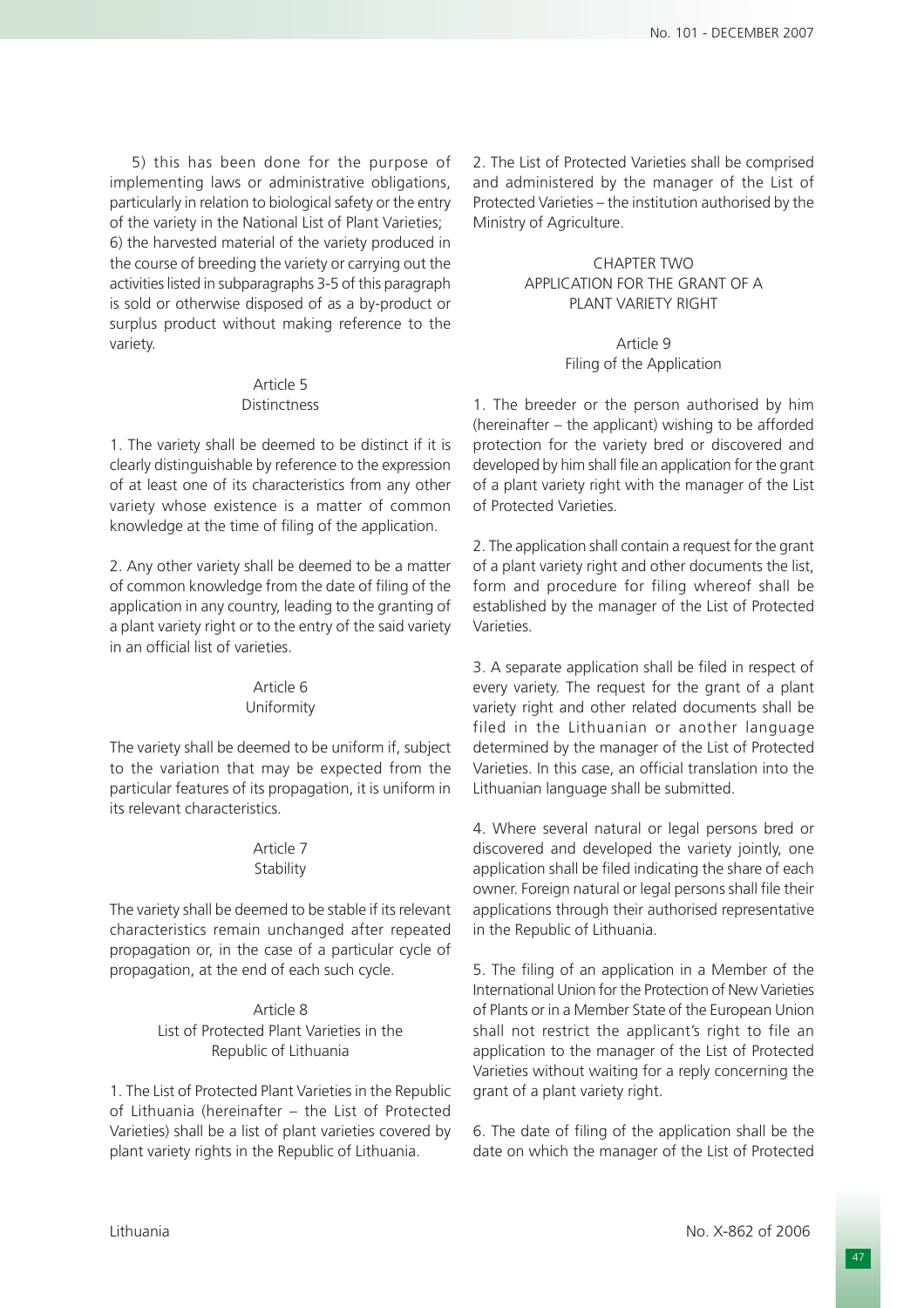Varieties received and registered an application for the grant of a plant variety right which complies with the requirements laid down in paragraph 2 of this Article.

> Article 10 Right of Priority of an Application

1. The right of priority of an application shall be determined by the date of filing of the application.

2. The applicant shall have the right to file his first application with the competent authority of any Member of the International Union for the Protection of New Varieties of Plants or any Member State of the European Union. If, prior to filing an application with the manager of the List of Protected Varieties in Lithuania, the applicant has already applied for the grant of a plant variety right for the same variety in any Member of the International Union for the Protection of New Varieties of Plants or in any Member State of the European Union, the right of priority of the application may, at the applicant's request, be determined by the date of filing of the first application. In this case the application must be filed with the manager of the List of Protected Varieties within 12 months from the date of filing of the first application. The day of filing of the application shall not be included in the latter period.

3. In order to benefit from the right of priority of the application in the case referred to in paragraph 2 of this Article, the applicant shall, within a period of three months from the date of filing of the subsequent application with the manager of the List of Protected Varieties, submit a copy of the first application certified by the foreign competent authority with which that application was filed. The manager of the List of Protected Varieties may request the applicant to furnish additional documents or other evidence that the variety which is the subject matter of both applications is the same.

4. The breeder shall be allowed a period of two years after the expiration of the period of priority specified in paragraph 2 of this Article or, where the first application is rejected or withdrawn, the period set by the manager of the List of Protected Varieties after such rejection or withdrawal, in which to furnish, in accordance with the procedure laid down in this Law, to the manager of the List of Protected Varieties with which he has filed the subsequent application, any necessary documents or material required for the purpose of the examination under Articles 11, 12, and 13 of this Law.

5. Events, occurring within the period provided for in paragraph 2 of this Article, such as the filing of another application for protection for the same variety, the publication of the application or the use of the variety that is the subject of the first application, shall not give the manager of the List of Protected Varieties a ground for rejecting the subsequent application. Such events shall also not give rise to any third-party right.

6. Where the breeder lodges an appeal in accordance with the procedure established in Article 36 of this Law against the applicant who was not entitled to a plant variety right and the manager of the List of Protected Varieties takes a decision to refuse protection for the variety on these grounds, the breeder shall have the right to require that the date of the refused application be deemed to be the date of his application. In this case, the breeder must file an application with the manager of the List of Protected Varieties within one month of the date of the decision to refuse the grant of a plant variety right.

## CHAPTER THREE EXAMINATION OF THE APPLICATION AND TECHNICAL EXAMINATION OF THE VARIETY

### Article 11 Preliminary Examination of the Application

1. The manager of the List of Protected Varieties shall carry out the preliminary examination of the application within one month from the date of filing of the application. The examination shall determine the priority of the application, as well as verify whether the application complies with the requirements set by the manager of the List of Protected Varieties.

2. Having established within one month that the submitted documents do not comply with the set requirements, the manager of the List of Protected Varieties shall notify the applicant thereof in writing. If the applicant corrects the identified deficiencies within the time limit specified by the manager of the List of Protected Varieties, the date of filing of the application shall be the date on which the manager of the List of Protected Varieties received and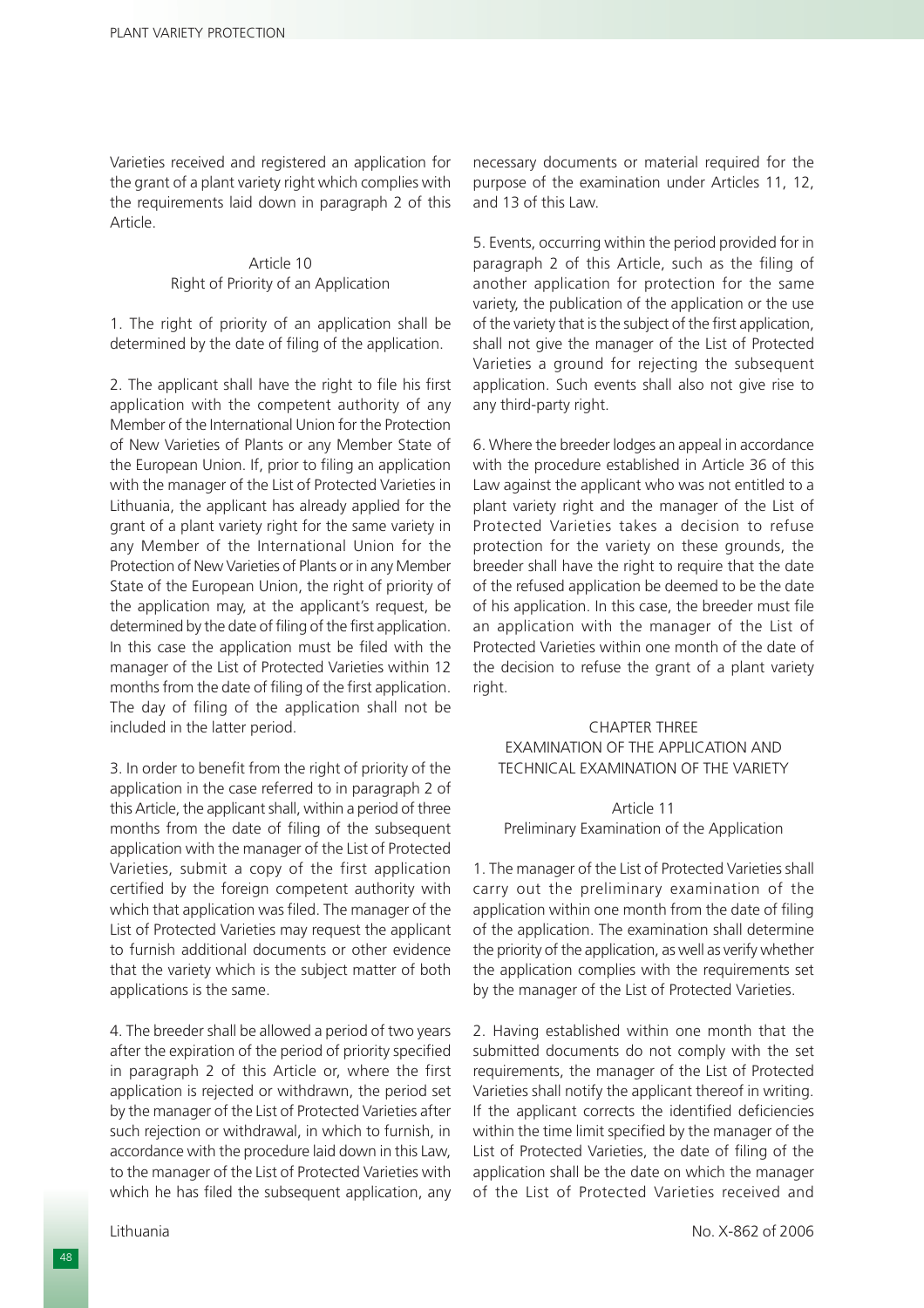registered the application for the grant of a plant variety right. If the deficiencies are not corrected, the application shall be deemed not to have been filed and the applicant shall be notified thereof in writing.

3. If the application complies with the set requirements, the manager of the List of Protected Varieties shall notify the applicant thereof in writing.

Article 12 Substantive Examination of the Application

1. The manager of the List of Protected Varieties shall carry out the substantive examination of the application within the period set by the manager of the List of Protected Varieties, which is computed from the data of filing of the application.

2. The substantive examination shall verify whether the variety indicated in the application for the grant of a plant variety right is new, whether the applicant is entitled to file this application and whether the proposed variety denomination complies with the requirements laid down in Article 18 of this Law.

3. Having established that the variety does not comply with the requirements laid down in paragraph 2 of this Article, the manager of the List of Protected Varieties shall notify the applicant thereof in writing. Should the applicant fail to correct the deficiencies that may have been identified, the manager of the List of Protected Varieties shall take a decision to reject the application and shall notify the applicant thereof in writing.

## Article 13 Technical Examination of the Variety

1. Following the preliminary and substantive examinations of the application, technical examination of the variety shall be carried out. It shall be verified through tests whether the variety complies with the conditions of distinctness, uniformity and stability.

2. By decision of the manager of the List of Protected Varieties, the technical examination of the variety shall also be deemed to have been carried out if the distinctness, uniformity and stability of the variety have been assessed and recognised by the competent authority of any other country and the applicant has furnished all the documents supporting this fact as

well as the consent of the relevant authority to use the findings of its technical examination of the variety.

## Article 14 Arrangement of the Technical Examination of the Variety and Examination Results

1. Responsibility for the technical examination of a variety shall rest with the manager of the List of Protected Varieties. The manager of the List of Protected Varieties may conduct the technical examination of the variety itself or avail itself of the services of national or foreign competent bodies.

2. The applicant shall pay a fee for the technical examination of the variety to the manager of the List of Protected Varieties or the national or foreign competent body that has conducted this technical examination, in the amounts fixed by them.

3. If the results of the technical examination of the variety comply with the requirements of distinctness, uniformity and stability laid down by this Law and the applicant has paid the fee for the technical examination of the variety in accordance with the procedure laid down in paragraph 2 of this Article, the manager of the List of Protected Varieties shall compile an official description of the variety and take a reference sample of the propagating material of the variety for keeping.

4. Where it is established that the variety does not comply with the requirements referred to in paragraph 3 of this Article and/or the applicant has not paid the fee for the technical examination of the variety, the manager of the List of Protected Varieties shall take a decision to reject the application and shall notify the applicant thereof in writing.

5. The manager of the List of Protected Varieties shall keep the documents relating to the examination of the application and the technical examination of the variety for the entire duration of the plant variety right.

### Article 15 Provisional Protection

The breeder's interests shall also be protected during the period from the date of filing of the application for the grant of a plant variety right to the grant of that right. During the period of such provisional protection, the breeder shall be entitled to claim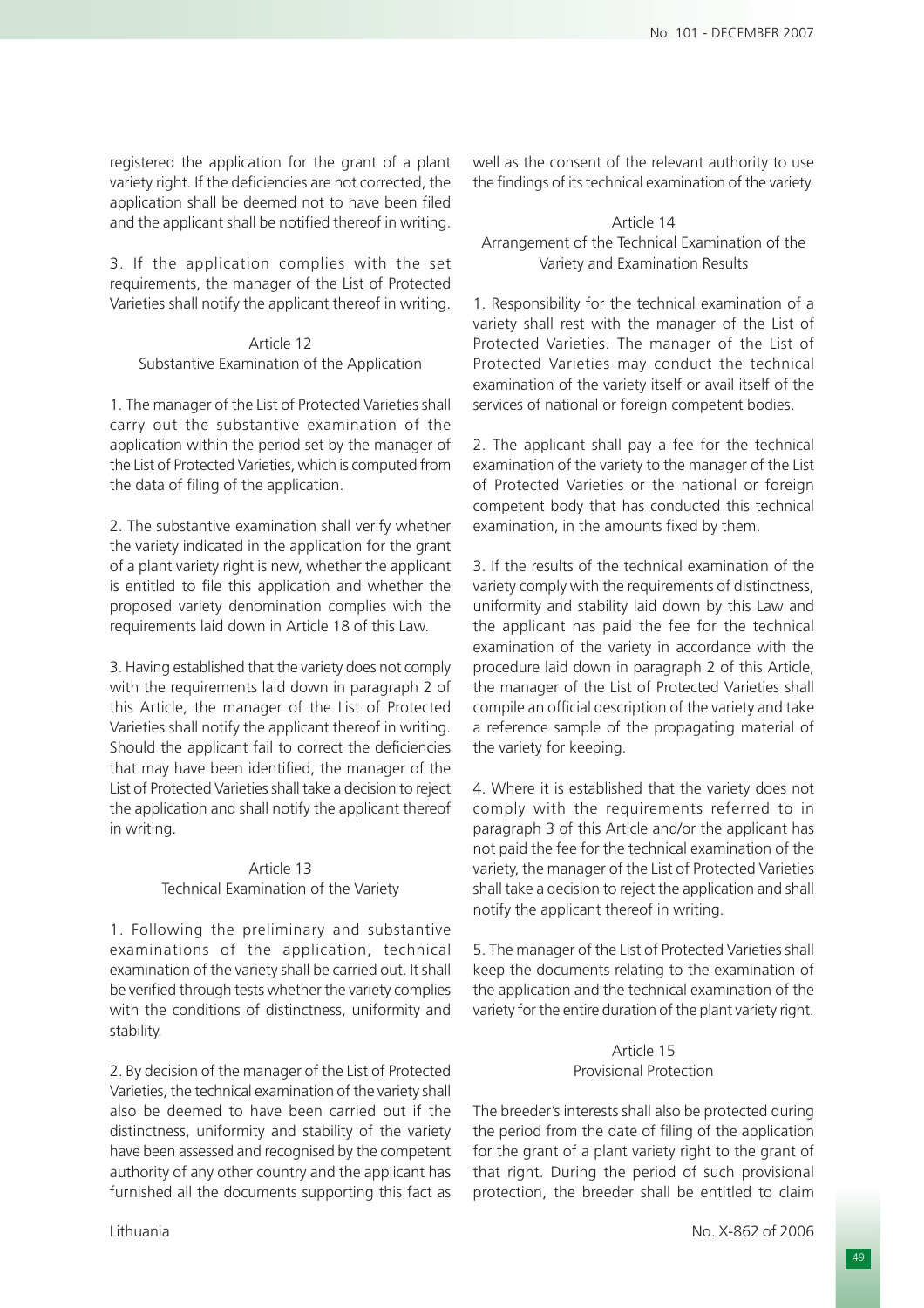damages from any person who has infringed his rights specified in Article 26 of this Law.

#### Article 16 Publication of Information

The manager of the List of Protected Varieties shall publish information relating to:

1) received, withdrawn and rejected applications;

2) variety denominations proposed in the applications;

3) varieties covered by the plant variety right, their breeders and/or authorised representatives of the breeders;

4) varieties afforded provisional protection;

5) change of the breeders and/or their authorised representatives;

6) decisions on the nullification of the plant variety right, cancellation or extension of that right;

7) other information specified by the manager of the List of Protected Varieties.

## CHAPTER FOUR DESIGNATION AND USE OF A VARIETY DENOMINATION

Article 17 Variety Denomination

1. A variety shall be designated by a denomination which will be its generic designation. The denomination shall be indicated in the application filed by the applicant.

2. Upon the entry of the variety in the List of Protected Varieties, it must in all cases be referred to by the designated denomination. The same variety denomination must be used even after the expiration of the plant variety right.

#### Article 18 Characteristics of the Denomination

1. The variety denomination must enable the variety to be identified. It may not consist solely of figures

except where this is an established practice for designating varieties. The denomination must not be liable to mislead or to cause confusion concerning the characteristics, value or identity of the variety or the identity of breeders. It must be different from every denomination which designates, in the Republic of Lithuania or any other country, an existing variety of the same plant species or of a closely related species.

2. Prior rights of third persons shall not be affected. The new variety may not be designated by the denomination of the variety whose protection has expired.

3. The denomination must comply with the norms of the standard Lithuanian language.

> Article 19 Change of the Variety Denomination

The variety denomination may be changed by a decision of the manager of the List of Protected Varieties or by a court decision.

CHAPTER FIVE GRANT, DURATION AND TERMINATION OF THE PLANT VARIETY RIGHT

Article 20 Entry into Force of the Plant Variety Right

1. Having established that the plant variety satisfies the conditions for plant variety rights laid down in Article 3 of this Law, the manager of the List of Protected Varieties shall take a decision to enter the variety in the List of Protected Varieties under the proposed denomination and inform the applicant thereof in writing. The decision shall specify the denomination of the variety, its breeder, the variety description and the duration of the plant variety right.

2. Upon the entry of the variety in the List of Protected Varieties, the breeder shall be issued a certificate of the plant variety right. The manager of the List of Protected Varieties shall define the form of the certificate.

3. The plant variety right shall be granted for the variety from the date of its entry in the List of Protected Varieties.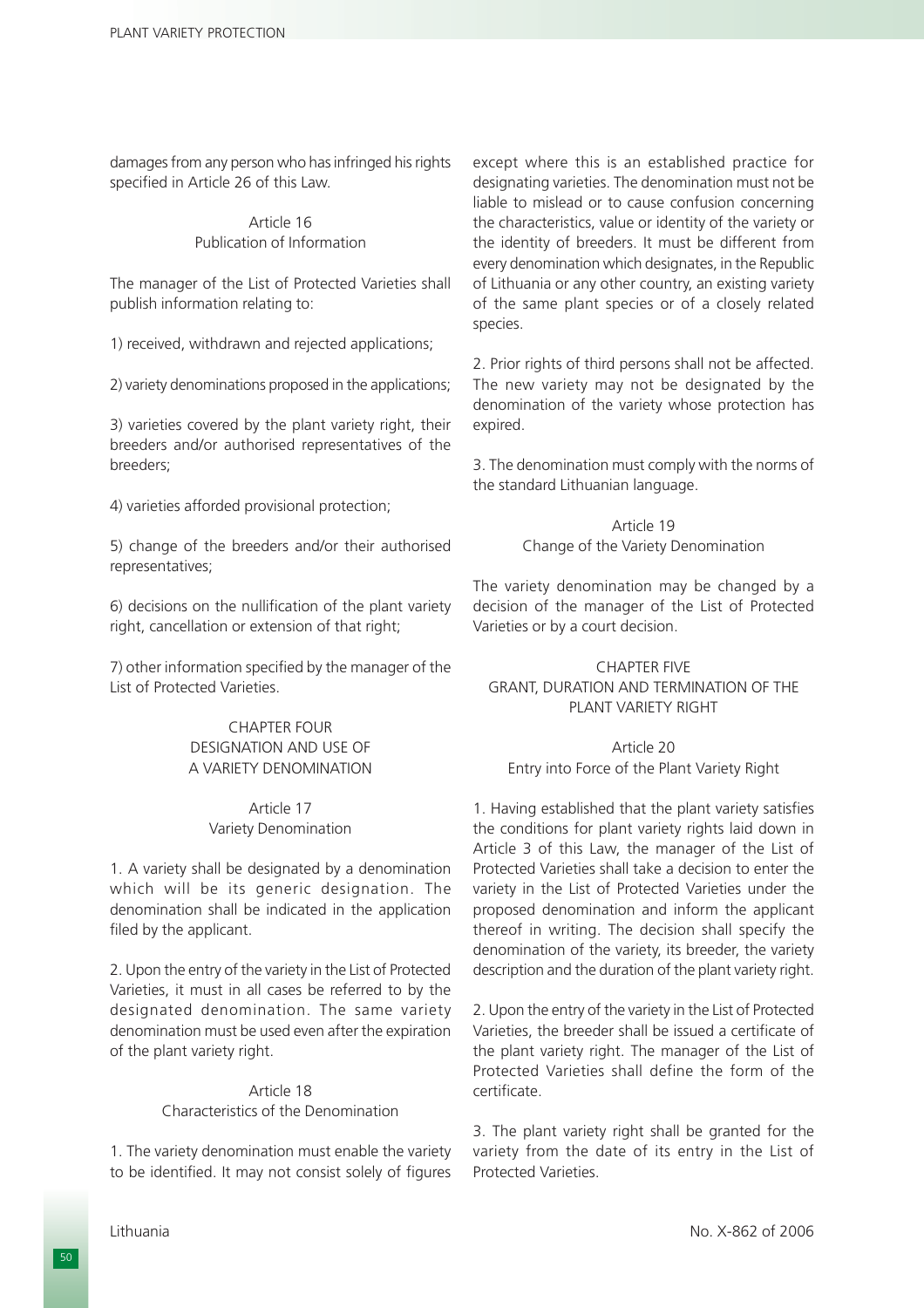## Article 21 Refusal to Grant the Plant Variety Right

Where the variety does not comply with the requirements laid down by this Law, the manager of the List of Protected Varieties shall refuse to enter the variety in the List of Protected Varieties and shall notify the applicant thereof in writing.

## Article 22 Duration of the Plant Variety Right

1. The term of the plant variety right shall run for a period of 25 years, or, in the case of potatoes, trees, berry shrubs and vines, for a period of 30 years from the date of their entry in the :List of Protected Varieties.

2. The manager of the List of Protected Varieties shall be entitled, at the request of the breeder or his authorised representative, to extend the term of the plant variety right for up to further five years. The duration of the plant variety right shall be extended if the breeder or his authorised representative files with the manager of the List of Protected Varieties a written request for the extension of this term before the expiry thereof.

3. The plant variety right shall lapse before the expiry of the terms laid down in this Article if the breeder surrenders it by sending a written declaration to such effect to the manager of the List of Protected Varieties. The date of the expiration of the plant variety right may be indicated in the breeder's application. Where the date is not indicated, the surrender shall be effective from the day following the date of receipt of the application.

## Article 23 Nullity of the Plant Variety Right

1. The plant variety right shall be declared null and void from the day of entry of the variety in the List of Protected Varieties if:

1) it is established that the variety did not comply with the requirements of novelty or distinctness at the time of the grant of the plant variety right;

2) the grant of the plant variety right has been based only upon information and documents furnished by the breeder, while the variety did not

comply with the requirements of uniformity or stability under Articles 6 and 7 of this Law at the time of the grant of the plant variety right;

3) it is established that the plant variety right has been granted to a person who is not entitled to it.

2. Having established the reasons referred to in paragraph 1 of this Article, the manager of the List of Protected Varieties shall take a decision to declare the plant variety right null and void and notify the breeder thereof in writing.

> Article 24 Cancellation of the Plant Variety Right

1. The plant variety right shall be cancelled if:

1) the breeder or his authorised representative files a written request with the manager of the List of Protected Varieties to delete the variety from the List of Protected Varieties;

2) the manager of the List of Protected Varieties establishes that the variety does not comply with the requirements of uniformity and stability under Articles 6 and 7 of this Law;

3) the breeder has not provided the manager of the List of Protected Varieties at the latter's request with the information, documents or other material necessary for verifying the maintenance of the variety;

4) the manager of the List of Protected Varieties establishes that the variety denomination no longer complies with the requirements laid down by this Law, and the breeder does not propose another suitable denomination;

5) the breeder fails to pay the state fee for the plant variety right.

2. The manager of the List of Protected Varieties must notify the breeder in writing that his plant variety right may be cancelled for reasons referred to in paragraph 1 of this Article and set the time limit for eliminating these reasons.

3. If the breeder fails to eliminate the reasons for cancelling the plant variety right within the time limit specified in paragraph 2 of this Article, the manager of the List of Protected Varieties shall take a decision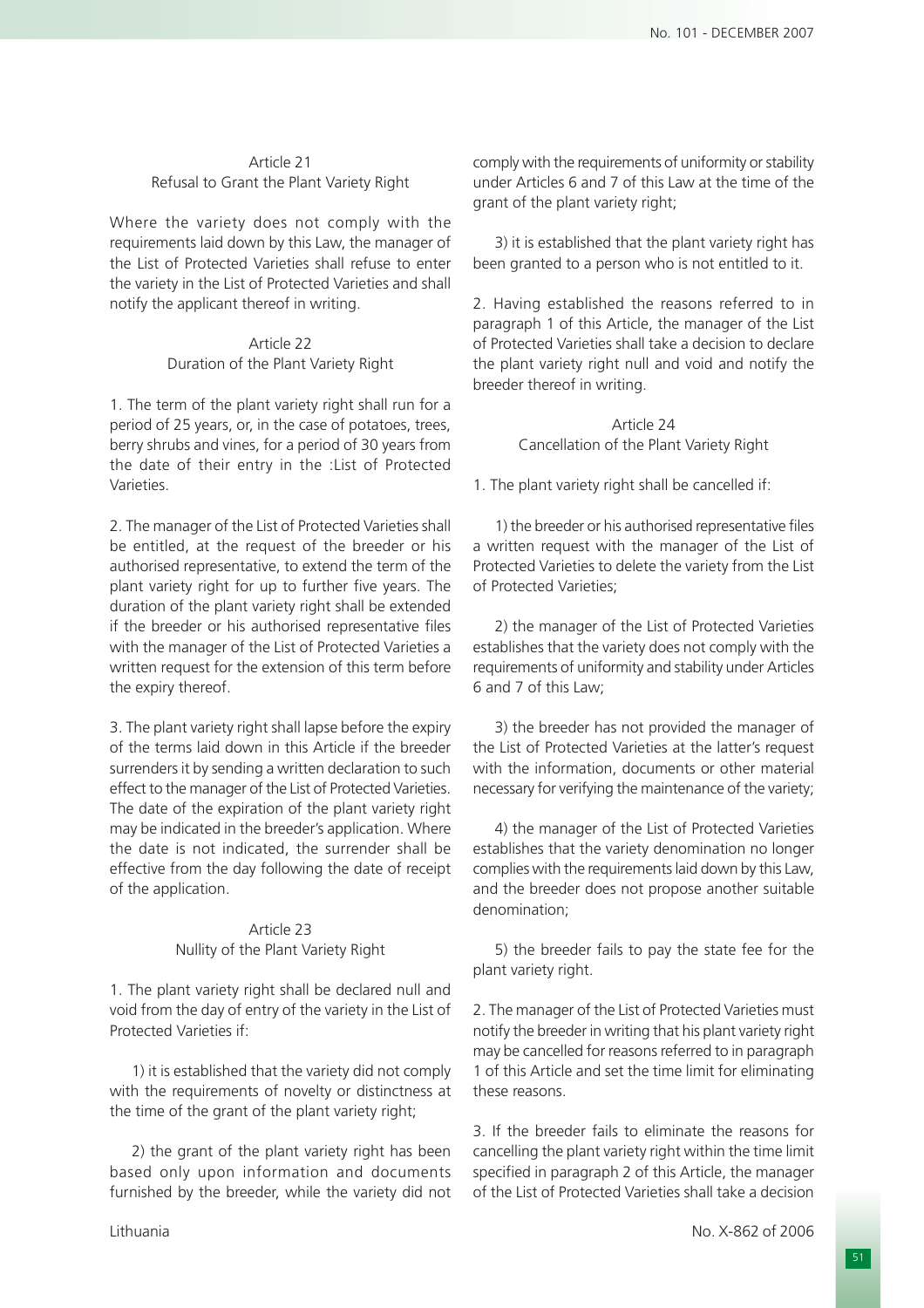to cancel the plant variety right and notify the breeder thereof in writing.

4. The breeder shall loose his rights referred to in Article 26 of this Law from the date of cancellation of the plant variety right.

#### Article 25 State Fees

State fees shall be established and paid for the services provided by the manager of the List of Protected Varieties in accordance with the procedure laid down by the Law on Fees and Charges and by the Government.

## CHAPTER SIX RIGHTS AND OBLIGATIONS OF THE BREEDER

# Article 26 Rights of the Breeder

1. Subject to the provisions of Articles 28 and 29 of this Law, the breeder shall be entitled to authorise the performance of the following acts in respect of the propagating material of the protected variety:

1) production and reproduction (multiplication);

2) conditioning for the purpose of propagation;

3) offering for sale;

4) selling or other marketing;

5) exporting;

6) importing;

7) stocking for any of the purposes mentioned in subparagraphs 1-6 of this paragraph.

2. A person who has not concluded a licensing agreement or has not obtained the written authorisation of the breeder for the use of the propagating material of the variety covered by the plant variety right shall be prohibited from performing any acts referred to in paragraph 1 of this Article in respect of the propagating material of the protected variety.

3. Persons using the variety under a licensing agreement must notify the breeder of the propagating material reproduced, sold or otherwise marketed, unless the licensing agreement provides otherwise.

4. The use of harvested material obtained through the use of the propagating material of the protected variety without a licensing agreement shall require the authorisation of the breeder, unless the breeder has had reasonable opportunity to exercise his right in relation to this propagating material.

Article 27 Application of Breeder's Rights to Essentially Derived Varieties and Certain Other Varieties

1. The provisions of Article 26 of this Law shall also apply in relation to:

1) varieties which are essentially derived from the protected variety, where this protected variety is not itself an essentially derived variety;

2) varieties which are not clearly distinguishable in accordance with the provisions of paragraph 1 of Article 5 of this Law from the protected variety;

3) varieties whose production requires the repeated use of the protected variety.

2. A variety shall be deemed to be essentially derived from another variety, hereinafter referred to as the initial variety, when:

1) it is predominantly derived from the initial variety, or from a variety that is itself predominantly derived from the initial variety, while retaining the expression of the essential characteristics that result from the genotype or combination of genotypes of the initial variety;

2) it is clearly distinguishable from the initial variety but it conforms to the initial variety in the expression of the essential characteristics that result from the genotype or combination of genotypes of the initial variety, except for the differences which result from the act of derivation of this variety.

3. Essentially derived varieties may be obtained for example by the selection of a natural or induced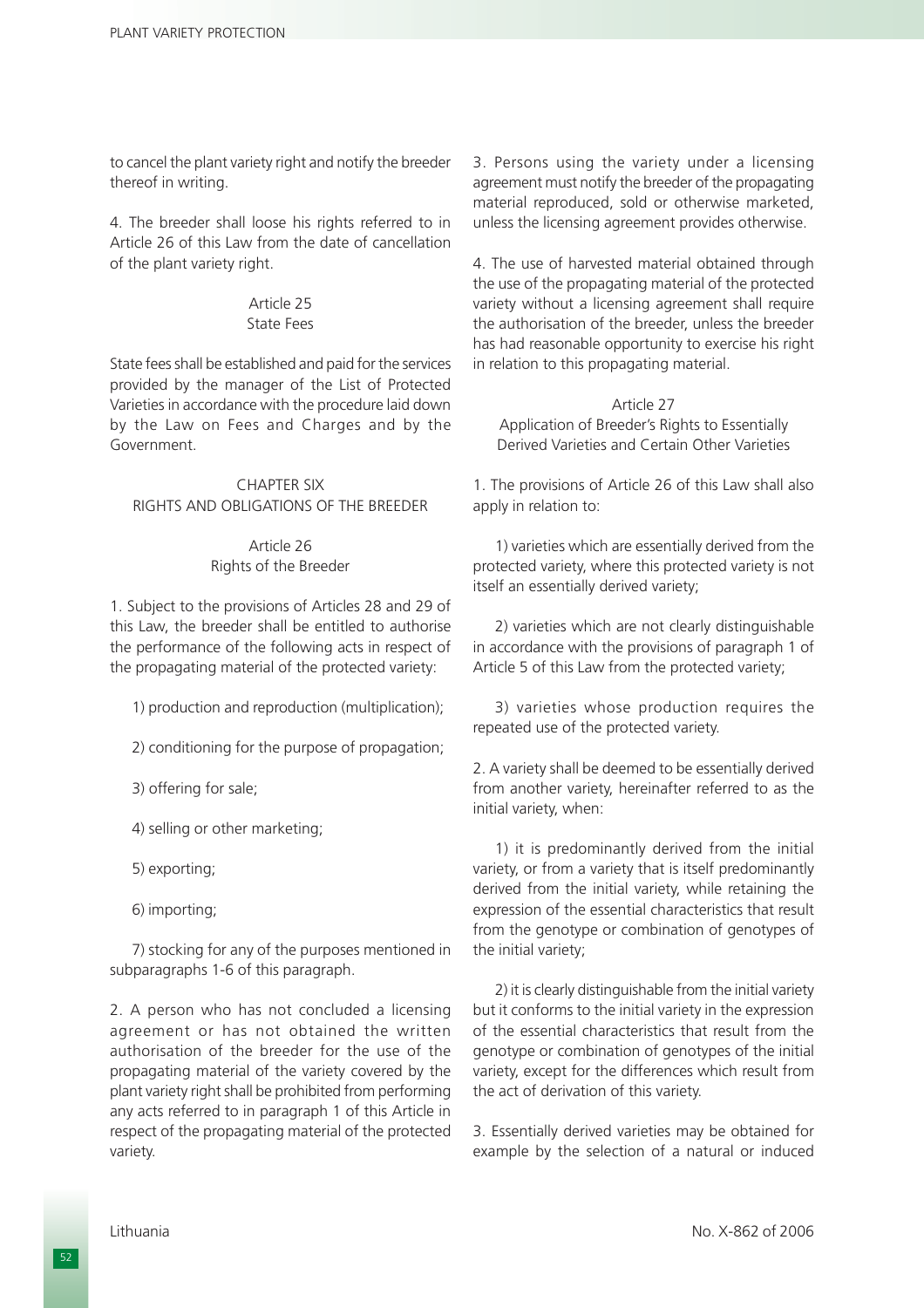mutant, or of a somaclonal variant, the selection of a variant individual from plants of the initial variety, backcrossing, or transformation by genetic engineering.

> Article 28 Exceptions to the Breeder's Right

1. A variety may be used without the breeder's authorisation:

- 1) privately and for non-commercial purposes;
- 2) for scientific purposes;

3) for the purpose of breeding new varieties and carrying out acts referred to in Article 26 of this Law in respect of these varieties, except for the cases where the provisions of Article 27 of this Law apply.

2. Farmers and other land users may use the protected variety without the breeder's authorisation when:

1) they use the propagating material from the harvest of the protected variety obtained on their own holdings or on land plots used by them for their own agricultural purposes;

2) they pay remuneration to the breeder. The amount of such remuneration and the payment procedure shall be established by mutual agreement between the breeder or his authorised representative and the farmer or another land user. In the absence of such an agreement, the remuneration shall amount to at least 50 percent of the average licence fee charged in Lithuania for the propagating material of the lowest category of the same plant species, subject to certification.

3. The provisions of paragraph 2 of this Article shall apply to farmers and other land users only in the cases when they:

1) are growing on their own holdings or land plots used by them the following plant species: oats, barley, rye, spelt wheat and durum wheat, triticale, rape, linseed (with the exclusion of flax), peas, beans, vetch, lupine, lucerne, potatoes;

2) use for further propagating purposes on their own holdings the product of the harvest which they have obtained by planting, on their own holdings or

land plots used by them, propagating material of a variety of the species referred to in subparagraph 1 of this paragraph (other than a hybrid or synthetic variety) protected in Lithuania.

4. Farmers and other land users shall not be required to pay the remuneration specified in subparagraph 2 of paragraph 2 of this Article if their own holding or land plot used by them is not larger than the area defined by the Minister of Agriculture.

5. Farmers and other land users who are propagating the certified propagating material of protected varieties must, on the request of breeders, provide them with information relating to the use of the propagating material of the protected variety.

## Article 29 Exhaustion of the Breeder's Right

The breeder's right shall not extend to acts concerning any propagating or harvested material of the protected variety, or of a variety referred to in Article 27, which has been sold or otherwise marketed by the breeder or with his consent in the territory of the country which is a member of the International Union for the Protection of New Varieties of Plants, or any material derived from the said material, unless such acts:

1) involve further production of the propagating material of the variety in question;

2) involve an export of the propagating or harvested material of the variety into a country which does not protect varieties of the plant genus or species to which the variety belongs, except where the harvested material is exported for final consumption purposes.

> Article 30 Assignment of the Breeder's Rights

1. Natural and legal persons who have acquired the property right to the variety must submit to the manager of the List of Protected Varieties documents supporting this fact.

2. The manager of the List of Protected Varieties shall examine the received documents and register the new breeder within one month from the receipt of the application.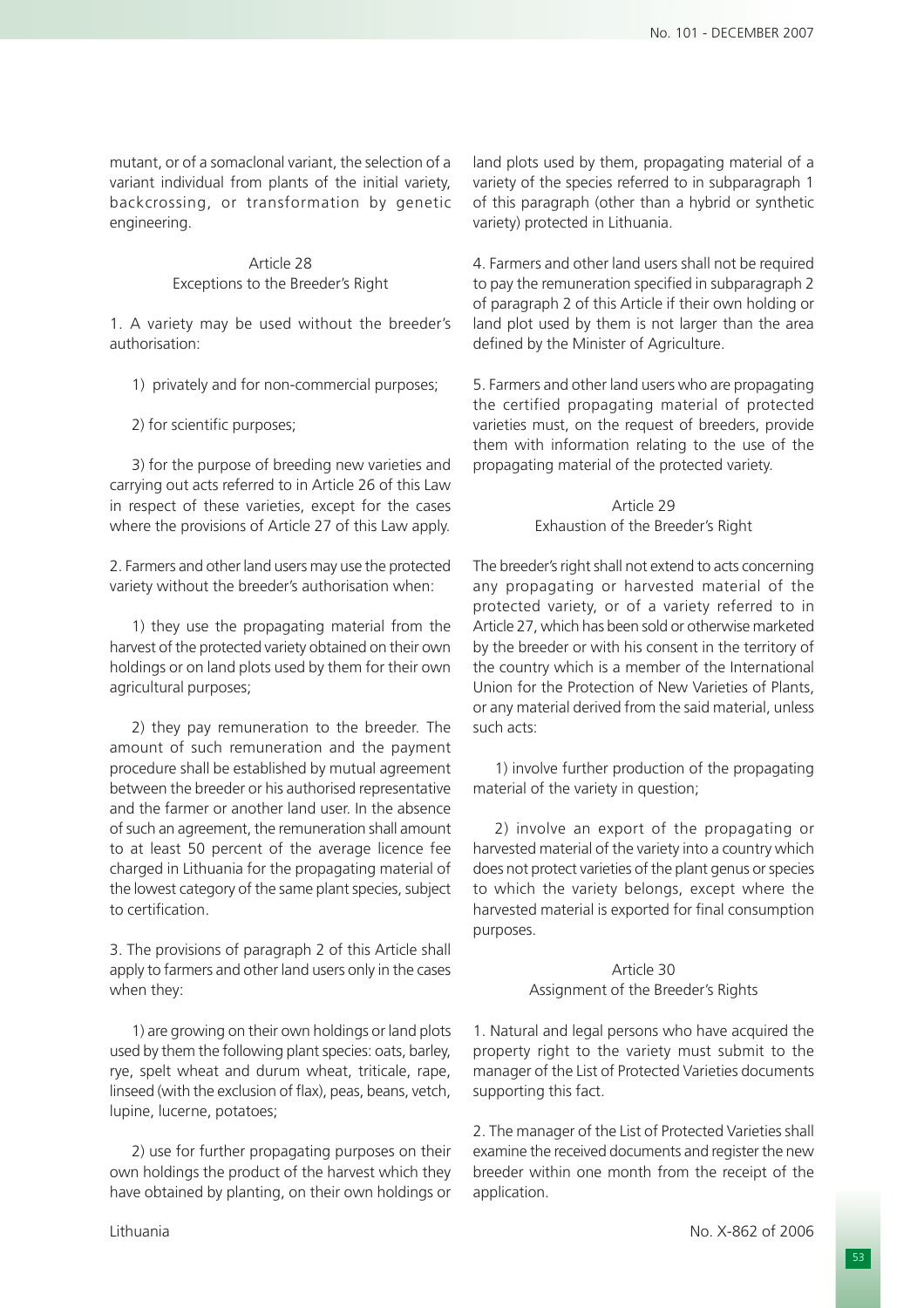## Article 31 Obligations of the Breeder

At the request of the manager of the List of Protected Varieties, the breeder must provide samples of the propagating material of the protected variety for the purpose of renewing the reference sample or verifying the identity and other characteristics of the propagated variety.

## CHAPTER SEVEN LICENSING AGREEMENTS

## Article 32 Conclusion of Licensing Agreements

1. The breeder of the protected variety (licensor) may authorise another person (licensee) to perform the acts referred to in Article 26 of this Law. A licensing agreement shall be concluded to this effect.

2. The licensee may not transfer the rights to perform the acts referred to in Article 26 to the third person, unless the licensing agreement provides otherwise.

3. Upon the conclusion of the licensing agreement, the breeder of the protected variety shall submit it to the manager of the List of Protected Varieties for registration.

### Article 33 Types of Licensing Agreements

1. The breeder shall have the right to conclude:

1) an exclusive licensing agreement;

2) a non-exclusive licensing agreement.

2. The conclusion of an exclusive licensing agreement shall restrict the breeder's right to use the variety by rights transferred to the licensee.

3. The conclusion of a non-exclusive licensing agreement shall not restrict the breeder's rights established by this Law.

## Article 34 Requirements of Licensing Agreements

A licensing agreement shall be concluded in writing. A licensing agreement shall set out the following:

1) the requisites of the parties to the agreement;

2) the denomination of the plant species and variety;

3) purposes, ways or methods of exploitation of the variety;

4) the territory of exploitation of the variety;

5) the period of validity of the licensing agreement;

6) rights, obligations and liability of the parties to the agreement;

7) the amount of the licence fee, terms and procedure for payment thereof;

8) the procedure for settling disputes;

9) other conditions in conformity with laws and other legal acts.

## Article 35 Compulsory Licensing Agreement

1. A compulsory licensing agreement may be concluded if there is a lack in the country of the propagating material of the protected variety of significance for the national economy or if the breeder has not propagated the variety of significance for the national economy for a period of three years after its entry in the List of Protected Varieties. A natural or legal person who wishes to conclude a compulsory licensing agreement may apply to the manager of the List of Protected Varieties.

2. A compulsory licensing agreement shall be concluded and terminated by the decision of the manager of the List of Protected Varieties.

3. The licence fee payable for the exploitation of the variety under a compulsory licensing agreement shall be fixed by the decision of the manager of the List of Protected Varieties and shall be equal to the average licence fee charged for the propagating material of the same plant species in Lithuania.

4. The breeder must sell to the licensee the initial propagating material required for the reproduction (multiplication) of the variety for the price that is paid on the average for the propagating material of other varieties of the same plant species.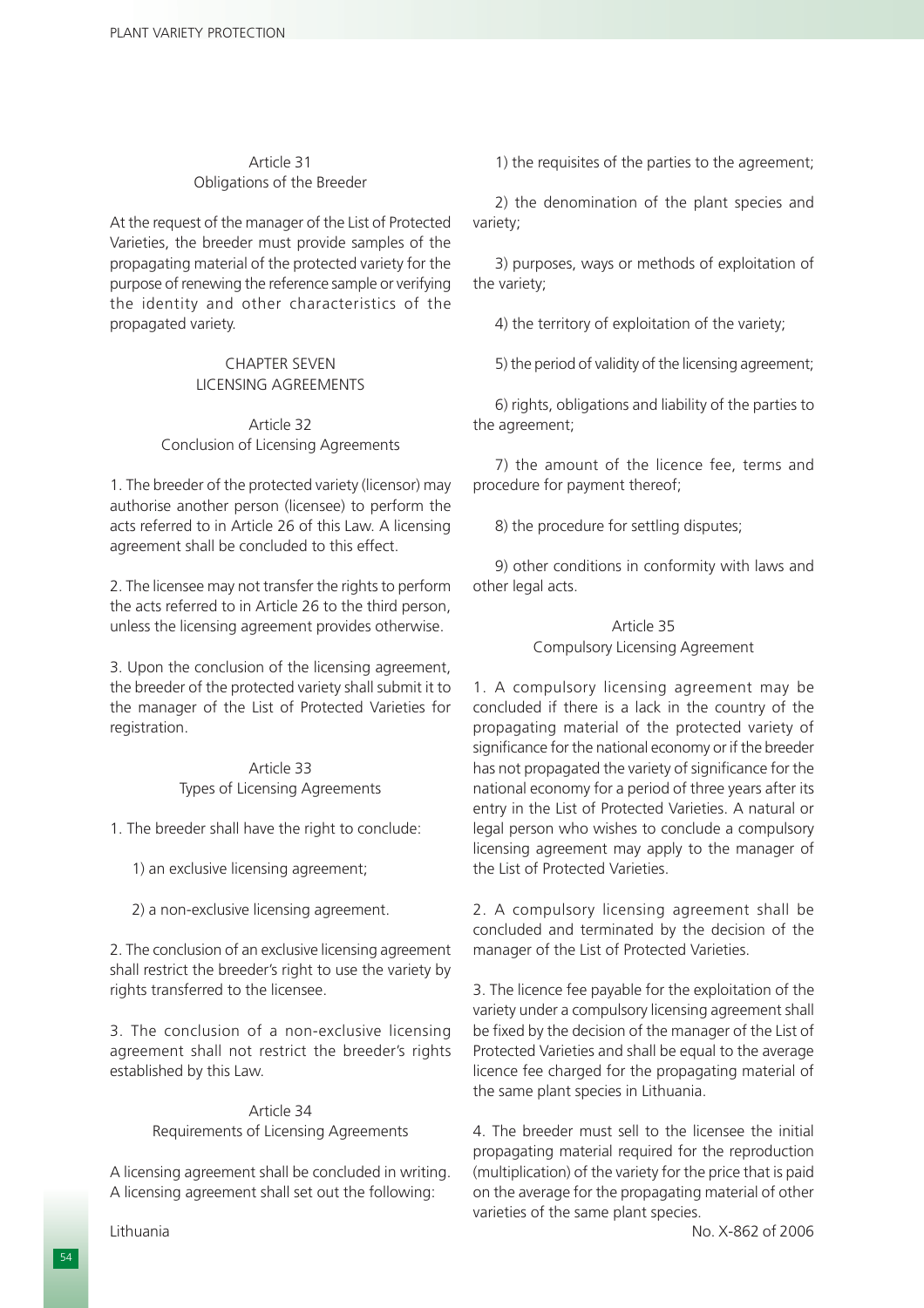5. A compulsory licensing agreement may be concluded for a maximum period of four years. The breeder may request the manager of the List of Protected Varieties to shorten the period of the compulsory licensing agreement or to terminate the agreement, if the reasons for concluding the licensing agreement cease to exist or the licensee violates the conditions laid down in the licensing agreement.

6. The conclusion of a compulsory licensing agreement shall not restrict the breeder's rights established by this Law.

7. Disputes arising in relation to the conclusion and termination of a compulsory licensing agreement shall be settled by court.

#### CHAPTER EIGHT DECISION MAKING, APPEALS AGAINST DECISIONS AND EXAMINATION OF APPEALS

#### Article 36 Appeals against the Application

1. After the publication of the registration of the application every interested person shall have access the application documents, the results of the technical examination of the variety and the variety description.

2. Prior to a decision to grant the plant variety right or to refuse granting that right, the interested persons may lodge an appeal with the manager of the List of Protected Varieties against the ineligible applicant, as well as on the contention that the variety does not comply with the conditions for the grant of plant variety rights referred to in Article 3 of this Law. Appeals against the variety denomination may be lodged within three months from the date of the publication of the application. The appeal shall be accompanied by the documents or other material justifying the appeal. The person who has lodges the appeal shall have the right to withdraw it at any time.

3. The manager of the List of Protected Varieties must notify the applicant in writing of the received appeal or the withdrawal thereof.

### Article 37 Board of Appeal

1. For the purposes of deciding on appeals by applicants from the decisions of the manager of the List of Protected Varieties, also on appeals against unsatisfactory examinations of applications and technical examinations of varieties, as well as on other issues relating to plant variety rights, the Minister of Agriculture shall set up the Board of Appeal composed of five members and appoint the chairman of the Board. The Board of Appeal shall be appointed for a period of three years and comprised of representatives from the Ministry of Agriculture, agricultural, farmers' non-profit organisations, as well as scientific institutions.

2. The activities of the Board of Appeal shall be governed by the regulations approved by the Minister of Agriculture.

3. Decisions of the Board of Appeal shall be binding on the manager of the List of Protected Varieties.

Article 38 Procedure of Making Decisions, Appealing against Decisions and Examining Appeals

1. The time limits and procedure for appealing against the decisions of the manager of the List of Protected Varieties, as well as the time limits for correcting the identified deficiencies in the applications, taking decisions and notifying of such decisions, filing the received and withdrawn appeals shall be specified in the regulations of the List of Protected Varieties.

2. Decisions of the manager of the List of Protected Varieties shall be appealed against to the Board of Appeal, whereas decisions of the Board of Appeal shall be appealed against in court.

## CHAPTER NINE INTERNATIONAL CO-OPERATION

### Article 39 International Treaties

Where international treaties to which the Republic of Lithuania is a party establish other requirements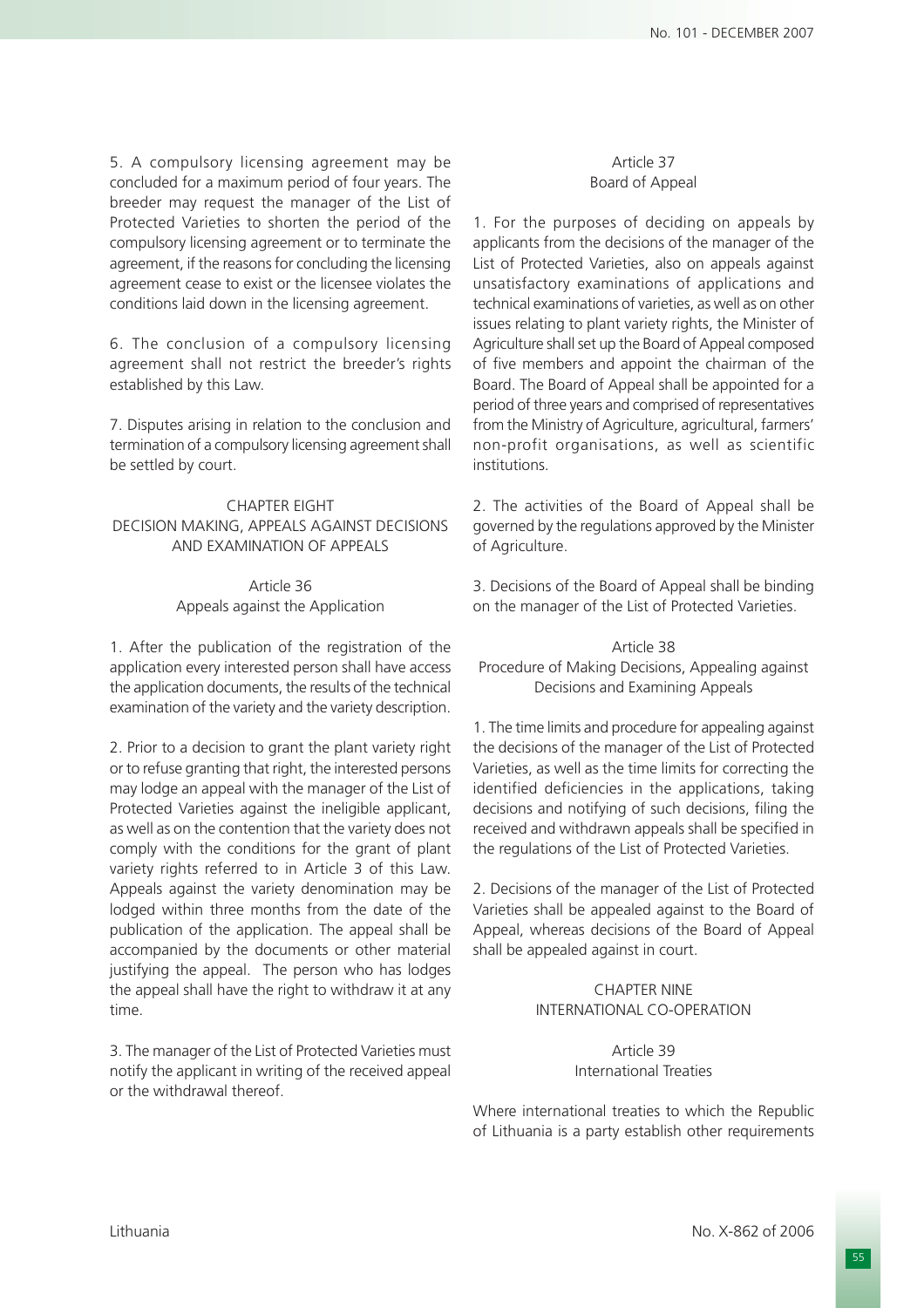for plant variety rights than those laid down in this Law, the provisions of the international treaties of the Republic of Lithuania shall apply.

## Article 40 International Co-operation

The manager of the List of Protected Varieties shall co-operate with institutions of other states, exchange information and documents relating to plant variety rights, as well as perform other acts for the fulfilment of international obligations.

#### CHAPTER TEN

### ENFORCEMENT OF THE BREEDER'S RIGHTS AND LIABILITY FOR VIOLATIONS OF THE LAW ON THE PROTECTION OF PLANT VARIETIES

#### Article 41 Remedies for Infringement

1. Breeders or their authorised representatives, with the aim of defending their rights, as well as licensees, with the aim of defending the rights assigned to them, shall be entitled in accordance with the procedure established by law to apply to court and request to:

1) recognise the rights;

2) issue an injunction aimed at prohibiting the continuation of unlawful acts;

3) prohibit the performance of acts likely to cause an actual infringement of the rights or to inflict damage;

4) compensate for material damage, including lost profits and other expenses incurred;

5) apply other remedies provided for by this Law and other laws.

2. In order to ensure the enforcement of an injunction prohibiting the continuation of unlawful acts, as well as a prohibition to perform acts likely to cause an actual infringement of the rights or to inflict damage, the court may, at the request of persons referred to in paragraph 1 of this Article, apply provisional protection measures.

3. Where the person, against whom an injunction aimed at prohibiting the continuation of unlawful acts is issued or who is liable to be subject to the corrective measures provided for in Article 41<sup>(4)</sup>, acted without fault as regards the infringement of the rights established by this Law, the court may, at the request of that person, order pecuniary compensation to be paid to the injured party, if execution of the measures provided for in paragraph 1 of this Article would cause him disproportionate harm and if pecuniary compensation to the injured party appears reasonably satisfactory.

#### Article 41<sup>(1)</sup> Right of Information

When adjudicating a dispute concerning an infringement of the rights established by this Law and in response to a justified request of the claimant, the court may, in the course of proceedings, order persons to provide immediate information on the infringement of the claimant's rights provided for in this Law, as well as the origin and distribution networks of protected plant varieties, also the quantities and prices of the used propagating material of those varieties.

#### Article  $41^{(2)}$ Evidence

1. The court may, on application by a party which has presented reasonably available evidence sufficient to support its claims and has, in substantiating those claims, specified evidence which lies in the control of the opposing party, order in accordance with the procedure laid down in the Code of Civil Procedure that such evidence be presented by the opposing party, subject to the protection of confidential information. A reasonable sample of the propagating material of the protected plant variety shall be considered by the court to constitute reasonable evidence of an infringement of the rights established by this Law.

2. Under the conditions specified in paragraph 1 of this Article, in the case of an infringement of the rights established by this Law committed for commercial purposes, the court may, in accordance with the procedure laid down in the Code of Civil Procedure, order the communication of banking, financial or commercial documents under the control of the opposing party, subject to the protection of confidential information. In the event of failure to communicate such evidence without valid reasons within the time limit set by the court or refusal of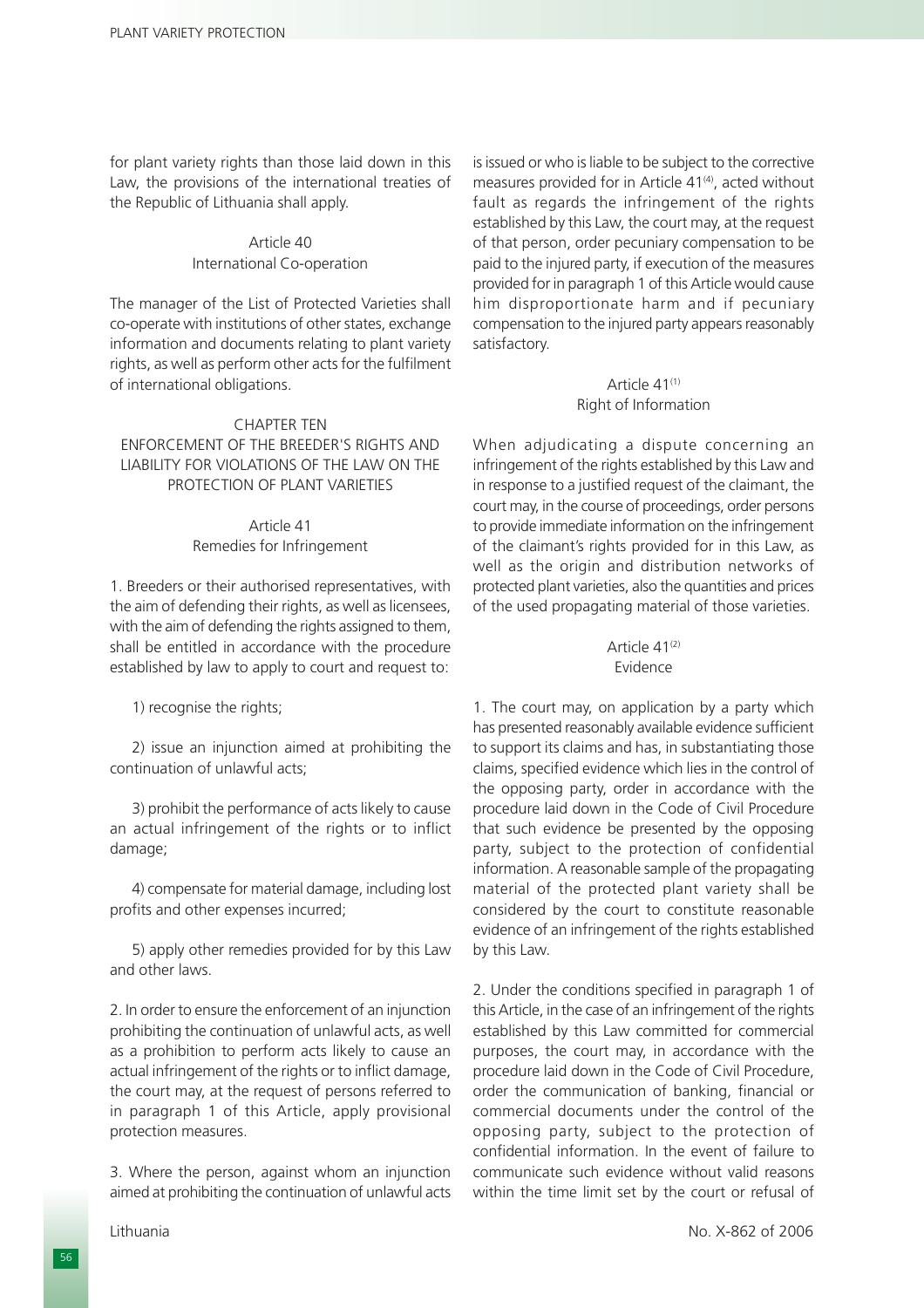access to such evidence, the court shall be entitled to take a decision on the basis of the evidence submitted to it.

## Article 41<sup>(3)</sup> Provisional Measures and Measures for Preserving Evidence

1. The application of provisional measures and measures for preserving evidence shall be governed by the Code of Civil Procedure and this Law.

2. Where there are sufficient grounds to suspect that an infringement of the rights established by this Law has been committed, the court may, in accordance with the procedure laid down in the Code of Civil Procedure, apply provisional measures necessary to prevent any imminent unlawful acts, to forbid the continuation of the unlawful acts and to enforce the final decision of the court, that is to:

1) forbid persons to commit any imminent infringement of the rights established by this Law;

2) order persons to discontinue, on a provisional basis, any infringement of the rights established by this Law;

3) seize, forbid the entry into or remove from the channels of commerce the propagating material of the protected variety suspected of possible or actual infringement of the rights established by this Law;

4) seize the property of the persons allegedly infringing the rights established by this Law, which is possessed by the said persons or third persons, including bank accounts and accounts at other credit institutions; as well as require to communicate banking, financial or commercial documents or to grant access to these documents, if an infringement has been committed for commercial purposes;

5) apply other measures provided for by the Code of Civil Procedure.

3. If the applied provisional measures referred to in subparagraphs 1 and 2 of paragraph 2 of this Article are infringed and such infringement continues, the court may order the alleged infringers to ensure adequate compensation for damages to the person who requested the application of provisional measures.

4. The court shall be entitled to require the person, who requests the application of provisional measures, to provide any reasonably available evidence in order to satisfy itself with a sufficient degree of certainty that he or the person, in respect of whose interests the application of provisional measures is requested, is the holder or user of the rights established by this Law and that the applicant's rights are being infringed, or that such infringement is imminent.

5. The court may, on application by a person who has presented reasonably available evidence sufficient to support its claims that his rights established by this Law have been infringed or are about to be infringed, order provisional measures to preserve relevant evidence in respect of the alleged infringement, subject to the protection of confidential information, that is:

1) the detailed description of the propagating material of the protected variety infringing the rights established by this Law, with or without the detention thereof;

2) the arrest and seizure of the propagating material of the protected variety infringing the rights established by this Law and the documents relating thereto;

3) the application of other prompt and effective provisional measures provided for by the Code of Civil Procedure.

6. Provisional measures and measures for preserving evidence may be applied without the defendant having been informed and heard, in particular where any delay is likely to cause irreparable harm to the applicant or where there is a demonstrable risk of evidence being destroyed. Where provisional measures are applied without the defendant having been informed and heard, the defendant must be notified thereof without delay after the execution of those measures at the latest. At the request of the parties, including the right to be heard, provisional measures and measures for preserving evidence may be reviewed with a view to deciding, within a reasonable period after the notification of the measures, whether these measures shall be modified, revoked or confirmed.

7. Where the applied provisional measures or measures to preserve evidence are revoked by the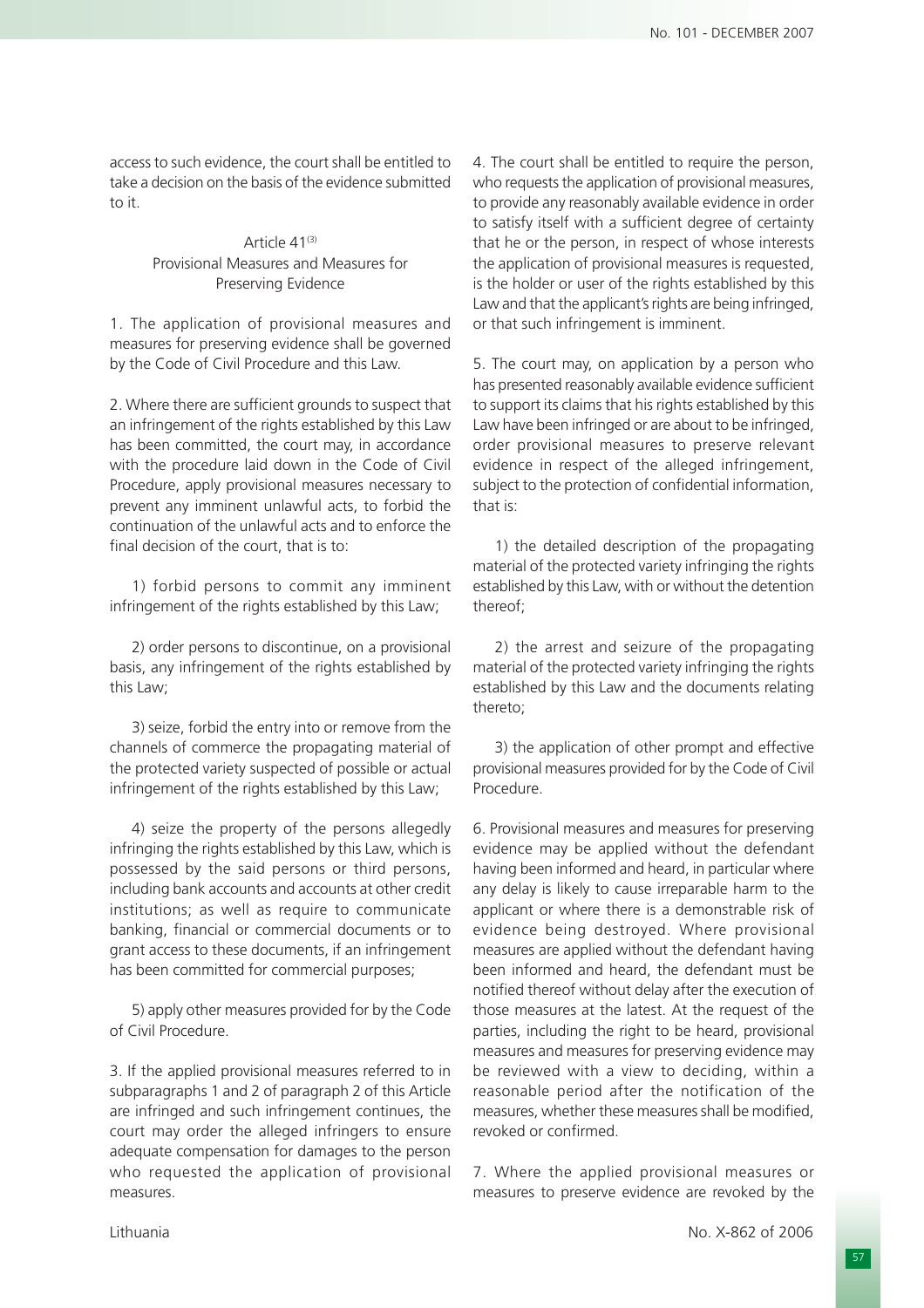court, or where they lapse due to any act or omission by the person who has applied for those measures, or where a court decision becomes effective stating that there has been no infringement or threat of infringement of the rights established by this Law, or the person, who has requested the application of provisional measures or measures for preserving evidence, does not institute, within the period determined by the court, proceedings, the defendant shall be entitled to claim compensation for any injury caused by those measures.

### Article  $41^{(4)}$ Corrective Measures

1. The persons referred to in paragraph 1 of Article 41 of this Law shall be entitled to apply to court and request to recall, to remove from the channels of commerce the propagating material of protected plant varieties in such a way that they would not incur any injury and the protection of their rights would be safeguarded, or to destroy the propagating material of plant varieties which the court found to be infringing the rights established by this Law.

2. The measures referred to in paragraph 1 of this Article shall be applied regardless of other claims by a person, requesting the application of these measures, for compensation for any injury suffered by him as a result of the infringement of his rights. Moreover, these measures shall be carried out without compensation, at the expense of the infringer, taking into account the proportionality between the seriousness of the infringement and the remedies ordered as well as the interests of third persons.

## Article 41<sup>(5)</sup> Compensation for Material Damage

1. The procedure for compensation for material damage shall be regulated by the Civil Code and this Law.

2. When assessing the amount of the damage (losses) actually incurred as a result of the infringement of the rights established by this Law, the court shall take into account the substance of the infringement, the amount of the inflicted damage, lost profits, expenses incurred and other important circumstances. The profits made by the infringer may, at the request of persons referred to in paragraph 1 of Article 41 of this Law, be recognised as losses. The propagating

material of the protected variety infringing the rights established by this Law may be handed over to the holders of those rights, at their request.

3. The amount of lost profits of persons referred to in paragraph 1 of Article 41 of this Law shall be assessed taking into account the income that would have been received through authorised use of the propagating material of protected plant varieties.

4. Instead of claiming compensation for the damage (losses) actually incurred as a result of the infringement of the rights established by this Law, persons referred to in paragraph 1 of Article 41 of this Law may claim remuneration or fees which would have been due if the infringer had requested authorisation to use the propagating material of the protected variety (i.e. concluded a licensing agreement or obtained authorisation), and where the infringer acted intentionally or with negligence – up to double remuneration or fees.

5. Where the infringer did not knowingly, or with reasonable grounds to know, engage in activities infringing the rights established by this Law (i.e. acted without fault), the court may, at the request of persons referred to in paragraph 1 of Article 41 of this Law, order the recovery of profits. The profits of the infringer shall include all that the infringer has saved and/or received by infringing the rights established by this Law. The profits of the infringer shall be determined and recovered regardless of the fact whether or not the holder of the rights would have gained similar profits himself. When determining the profits of the infringer, the holder of the rights must present only the evidence which would support the gross earnings received by the infringer; the amount of the net profits (profits after the deduction of expenses) must be proved by the infringer himself.

### $Artich 41<sup>(6)</sup>$ Publication of Judicial Decisions

The court taking a decision on the infringement of the rights established by this Law may, at the request of persons referred to in paragraph 1 of Article 41 of this Law, order the infringer to disseminate, at his own expense, the information concerning the decision, including publishing the decision in full or in part in the mass media, or in any other way. The court decision may be published or the information concerning the court decision disseminated after the